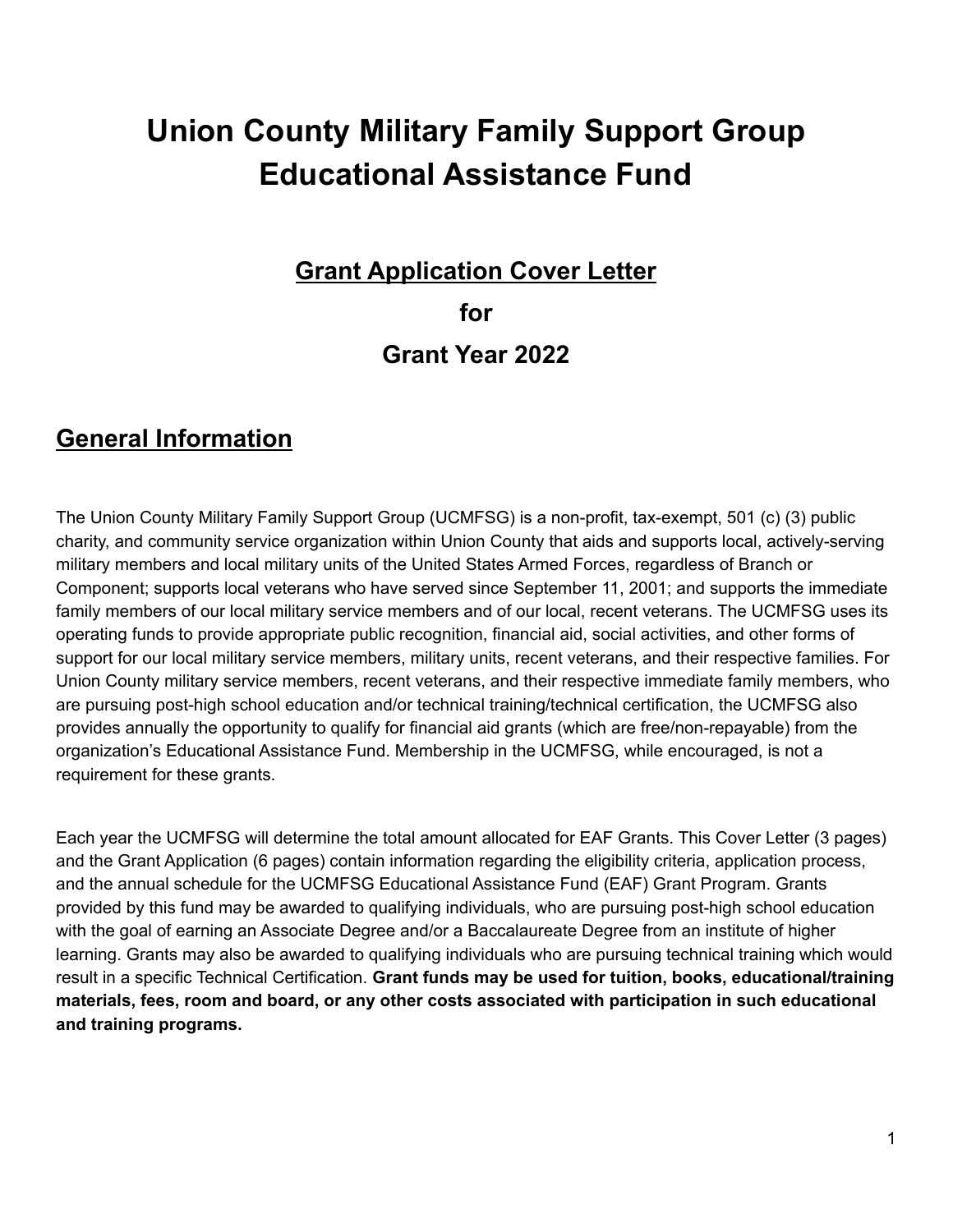### **Grant Eligibility**

To be eligible for UCMFSG Educational Assistance Fund Grants, an individual must fulfill one of the following requirements:

a. Be a military service member, from Union County, who is currently serving on active duty, regardless of duty station location.

b. Be a military service member currently living in Union County, who is actively serving in a Reserve Component Unit, regardless of the unit's location.\*

c. Be a military service member within the Inactive Reserve, who is currently living in Union County.

d. Be a college-level ROTC Cadet from Union County, who has a military obligation upon leaving college.

e. Be a military veteran living in Union County, who has served in the United States Armed Forces since September 11, 2001.

f. Be an immediate family member\*\* of an active duty military service member, who either resides in Union *County or with the active duty member.*

g. Be an immediate family member of a military service member currently serving in a Reserve Component *Unit, who resides in Union County.*

h. Be an immediate family member of a veteran, who has served since September 11, 2001, and who currently *resides in Union County.*

*\*The term "Reserve Component" includes National Guard forces. \*\* An immediate family member is defined as a spouse or child.*